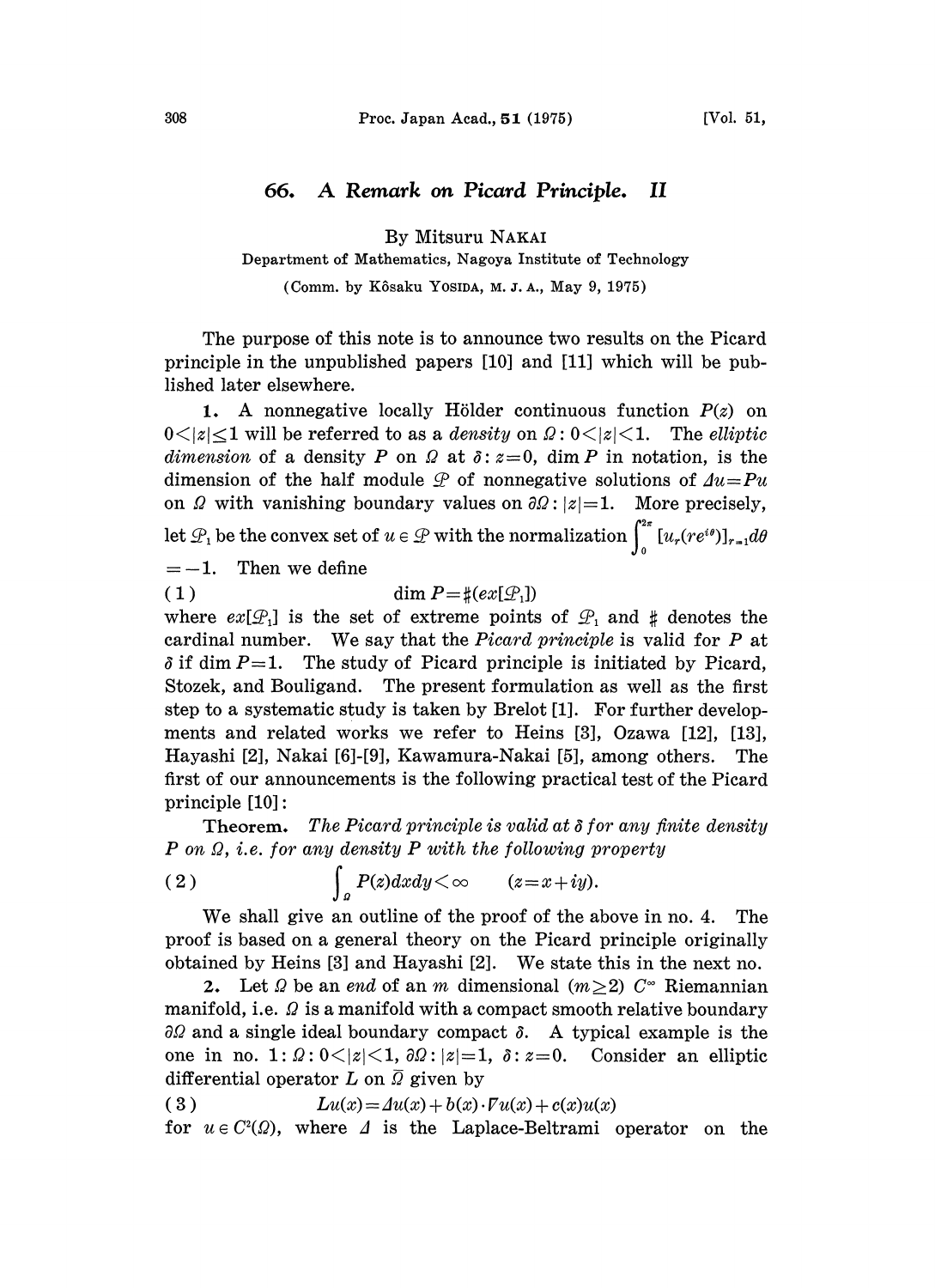Riemannian manifold,  $\nabla$  the gradient,  $b(x)$  a covariant vector of class  $C^2$  on  $\Omega$  and of class  $C^1$  on  $\overline{\Omega}$ , and  $c(x)$  a locally Hölder continuous function on  $\overline{\Omega}$ . The elliptic dimension of L at  $\delta$ , dim L in notation, is given, as in  $(1)$ , by the following:

( 4 ) dim  $L = \frac{\mu}{e} (ex[\mathcal{Q}_1])$ where  $\mathcal{P}_1$  is the convex set of nonnegative solutions u of  $Lu=0$  on  $\Omega$ with vanishing boundary values on  $\partial\Omega$  and with the normalization

 $\int_{\partial \Omega} (\partial u / \partial n) dS = -1$  where  $\partial / \partial n$  is the inner normal derivative and dS

the surface element of  $\partial \Omega$ . We say that the *Picard principle* is valid for L at  $\delta$  if  $\lim_{x\to\delta}u(x)$  exists for every bounded solution u of  $Lu=0$ on a neighborhood of  $\delta$  in  $\Omega$ . We know that dim  $L>0$  if and only if  $\dim L^* > 0$  where  $L^*$  is the adjoint operator to L. In this case there exists a positive solution v of  $L^*u=0$  on  $\Omega$  with boundary values 1 on  $\partial\Omega$ . We denote by  $e_L$  the smallest of such functions v. The associated *operator*  $\hat{L}$  with  $L$  in (3) is then given by

( 5 )  $\hat{L}u(x) = Au(x) + (V \log e_t^2(x) - b(x)) \cdot Vu(x)$ 

for  $u \in C^2(\Omega)$ . Concerning an operator L and its associated operator  $\hat{L}$  we have the following duality relation [11],\* to announce which is our second purpose of this note:

Theorem. The Picard principle is valid for an operator  $L$  at  $\delta$  if and only if the Riemann theorem is valid for the associated operator  $\hat{L}$  at  $\delta$ .

3. We state an outline of proof of the above. Let  $\Omega^*$  be the Martin compactification of  $\Omega$  with respect to L (cf. e.g. Itô [4], Sur [14]) and  $\hat{\mathcal{B}}$  be the Banach space of bounded solutions of  $\hat{L}u=0$  with continuous boundary values on  $\partial \Omega$ . We can see that  $\hat{\mathcal{B}} \subset C(\Omega^*)$  and  $\hat{\mathcal{B}} | (Q^* - Q)$  separates points in  $Q^* - Q$ . From this the assertion follows.

As an application of the above theorem we state the following rather pathological example. Assume that the *harmonic dimension* of  $\delta$  is 1, i.e. dim  $\Delta = 1$ . The  $\Omega$  in no. 1 is an example of such. Consider an operator  $L_c$  on  $\Omega$  given by

( 6 )  $L_c u(x) = \Delta u(x) + \nabla \log e_c^2(x) \cdot \nabla u(x) + c(x)u(x)$ 

for  $u \in C^2(\Omega)$  where  $c(x)$  is a locally Hölder continuous function on  $\overline{\Omega}$ such that the equation  $\Delta u(x) = c(x)u(x)$  possesses a solution  $u>0$  on  $\Omega$ with boundary values 1 on  $\partial\Omega$ , and  $e_c(x)$  is the smallest of such functions This is the case, for example, when  $c(x) \geq 0$  on  $\Omega$ . By a direct computation we see that  $\hat{L}_c = \hat{\Delta}$  and therefore

( 7 ) dim L--1.

Observe that the coefficients of  $L_c$  can have arbitrarily high order

<sup>\*)</sup> This is based on an invited hour lecture at the Central Section Meeting of the Mathematical Society of Japan in December, 1974.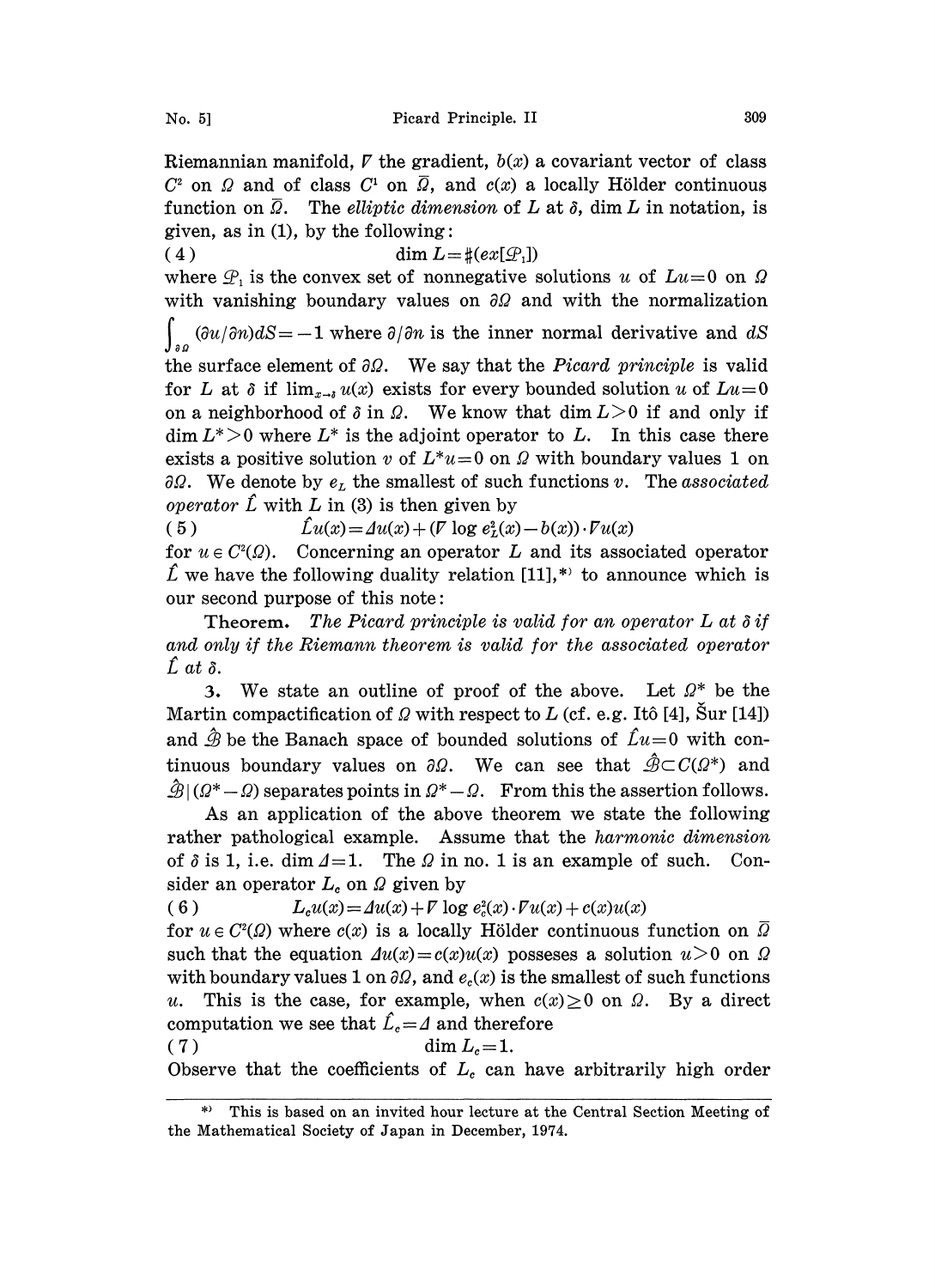singularities at  $\delta$  and yet (7) is valid. This also adds an example to [9] to show the complexity of the elliptic dimension.

4. Sketch of proof of Theorem in no. 1. Let  $e = e_P$  be the P-unit, i.e. e is the unique bounded solution of  $Au=Pu$  on  $\Omega$  with boundary values 1 on  $\partial\Omega$ . Then the associated operator  $\hat{L}$  with  $L=4-P$  is given by

( <sup>8</sup> ) ]u(z) Au(z) + 2V log e(z). Vu(z)

for  $u \in C^2(\Omega)$ . Let u be a bounded solution of  $\mathcal{L}u=0$  on  $\Omega$ , or more generally a function with the following property:

$$
m(r) \le u(z) \le M(r)
$$

on  $0<|z|\leq r$  for every  $r\in(0, 1]$  where  $m(r)=\min_{|z|=r} u(z)$  and  $m(r)$  $=\max_{|z|=r} u(z)$ . We can then show that  $\lim_{z\to 0} u(z)$  exists if  $u \in C^1(\Omega)$ and satisfies

$$
\int_{a} |Fu(z)|^{2} dx dy < \infty.
$$

The condition (9) is satisfied for every bounded solution u of  $\hat{L}u=0$  on  $\Omega$  if the coefficient of (8) has the following property:

(10) 
$$
\int_{a} |\mathbf{F} \log e(z)|^{2} dx dy < \infty.
$$

In general we have the following inequality  
\n(11) 
$$
\int_{\Omega} |F| \log e(z)|^2 dx dy \leq \int_{\Omega} P(z)(1-e(z)) dx dy.
$$

Therefore the condition  $(2)$  implies  $(10)$  by  $(11)$  and a fortiori the Riemann theorem is valid at  $\delta$  for  $\hat{L}$  in (8). By the theorem in no. 2 we conclude that the Picard principle is valid for  $L$ , i.e. for the finite density P at  $\delta$ .

## References

- [1] M. Brelot: Étude de l'équation de la chaleur  $Au = c(M)u(M), c(M) \ge 0$ , au voisinage d'un point singulier du coefficient. Ann. Sci. Ecole Norm. Sup., 48, 153-246 (1931).
- [2] K. Hayashi: Les solution positives de l'équation  $Au=Pu$  sur une surface de Riemann. K6dai Math. Sem. Rep., 13, 20-24 (1961).
- [3] M. Heins: Riemann surfaces of infinite genus. Ann. Math., 55, 296-317 (1952).
- [4] S. Itô: Martin boundary for linear elliptic differential operators of second order in a manifold. J. Math. Soc. Japan, 16, 307-334 (1964).
- [5] M. Kawamura and M. Nakai: A test of Picard principle for rotation free densities. II (to appear).
- 6 M. Nakai: Martin boundary over an isolated singularity of rotation free<br>density. J. Math. Soc. Japan, 26, 483-507 (1974).<br>7 : A test for Picard principle. Nagoya Math. J., 56, 105-119 (1974).<br>9 : A test of Picard princi density. J. Math. Soc. Japan, 26, 483-507 (1974).
- [7] -- : A test for Picard principle. Nagoya Math. J., 56, 105-119 (1974).<br>[8] -- : A test of Picard principle for rotation free densities. J. Math. Soc.
- Japan, 27 (1975).
- [9] : A remark on Picard principle. Proc. Japan Acad., 50, 806-808 (1974).